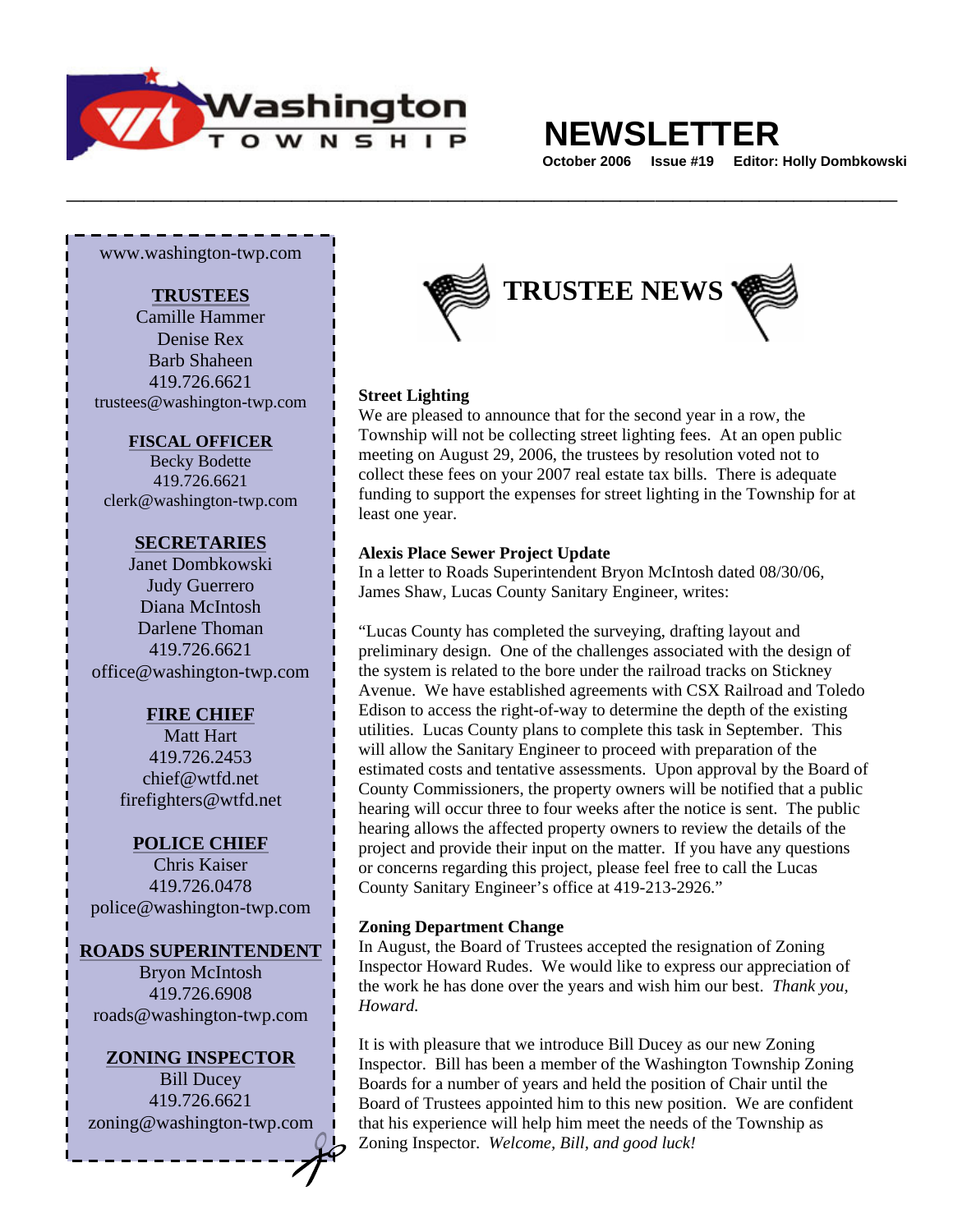

## **FIRE DEPARTMENT NEWS**



### *From Chief Matt Hart:*

Since our last newsletter, I am pleased to report that your fire department has been very busy. Not because of emergency response calls, but behind the scenes, working on our equipment and fire laws that help ensure your safety.

## **NEW APPARATUS**

As Chief of the department, I am constantly reviewing our current status and looking for ways to improve. Part of this evaluation has centered on our Heavy Rescue Unit 733. This unit has served our community well but is at the end of its reliable life as an emergency response squad. Also, our  $2<sup>nd</sup>$  out engine 722 is nearing its Class-A certification limit of 30 years. Although this engine is in excellent shape and still continues to function flawlessly, it needs to be replaced. The reasons for replacing these apparatus are simple. First – your safety. Second – ISO requirements. The Insurance Services Office (ISO) regularly evaluates our department for equipment, training and much more. This evaluation directly relates to the Low Fire insurance rates that apply to your property.

Keeping all of this in mind, and while operating within budget, we have been fortunate to find an excellent solution. With the support and cooperation of the Trustees, we have purchased a new Freightliner E-One Engine to replace our old engine. The old engine has been rolled over into support vehicle unit 725, which will still have firefighting capacity. These units are now officially In Service and available for emergency response. We encourage everyone to stop by and see the new truck.

#### **FIRE LAW CHANGE**

As I mentioned earlier, there have also been changes to the fire laws, especially those concerning Open Burning within Washington Township. These new requirements have been carefully studied and put into place for your safety. Certain types of open burning are allowed within the township. These regulations are reprinted for you to reference. To highlight a few points, clean burning *seasoned firewood* is permissible as long as all of the guidelines are followed. Our open burning does *not* allow for the burning of agricultural yard wastes or residential wastes. The burning of leaves and small branches is strictly prohibited. Please remember that the presence of any open burning fire requires your constant attendance.

#### **FIRE PREVENTION WEEK**

Fire Prevention Week is just around the corner, and from October 8-14 the Washington Township Fire Department is joining forces with the National Fire Protection Association (NFPA) to remind local residents to Prevent Cooking Fires: Watch What You Heat. During this year's fire safety campaign, firefighters and safety advocates will be spreading the word about the dangers of cooking fires – most of which result from unattended cooking – and teaching local residents how to prevent cooking fires from starting in the first place.

#### **WE NEED YOUR HELP**

Sometimes a person feels the need to do something more than they are already doing. Perhaps they feel a need to contribute to their community. Maybe they want to make a difference that they can't make in their current career. Or maybe they hope to be part of a greater cause. How can you help? The Washington Township Fire Department and its Auxiliary are looking for volunteers. Stop by the fire station at 2469 Shoreland Ave. any Wednesday between 9:00 AM and 12:00 PM or 7:00 PM and 10:00 PM to receive an application and learn more about becoming a member of our team. If you have any questions please call us at 419-726-2453 or send an email to [firefighters@wtfd.net](mailto:firefighters@wtfd.net).

#### **NOVEMBER ELECTION**

The Washington Township Fire Department will be placing a renewal levy on November's ballot. Be aware that this is not a new tax. Please remember to vote!

#### **UP TO DATE**

The dedicated members of your Fire Department enjoy serving this community and encourage your continued support. Stay current on all of the latest updates by visiting our website at [www.wtfd.net](http://www.wtfd.net/).

#### **REMINDER**

Winter is fast approaching and now is the time to check your furnaces and chimneys to ensure they are in proper working order before the cold weather hits.

## *REMEMBER FIRE SAFETY FIRST*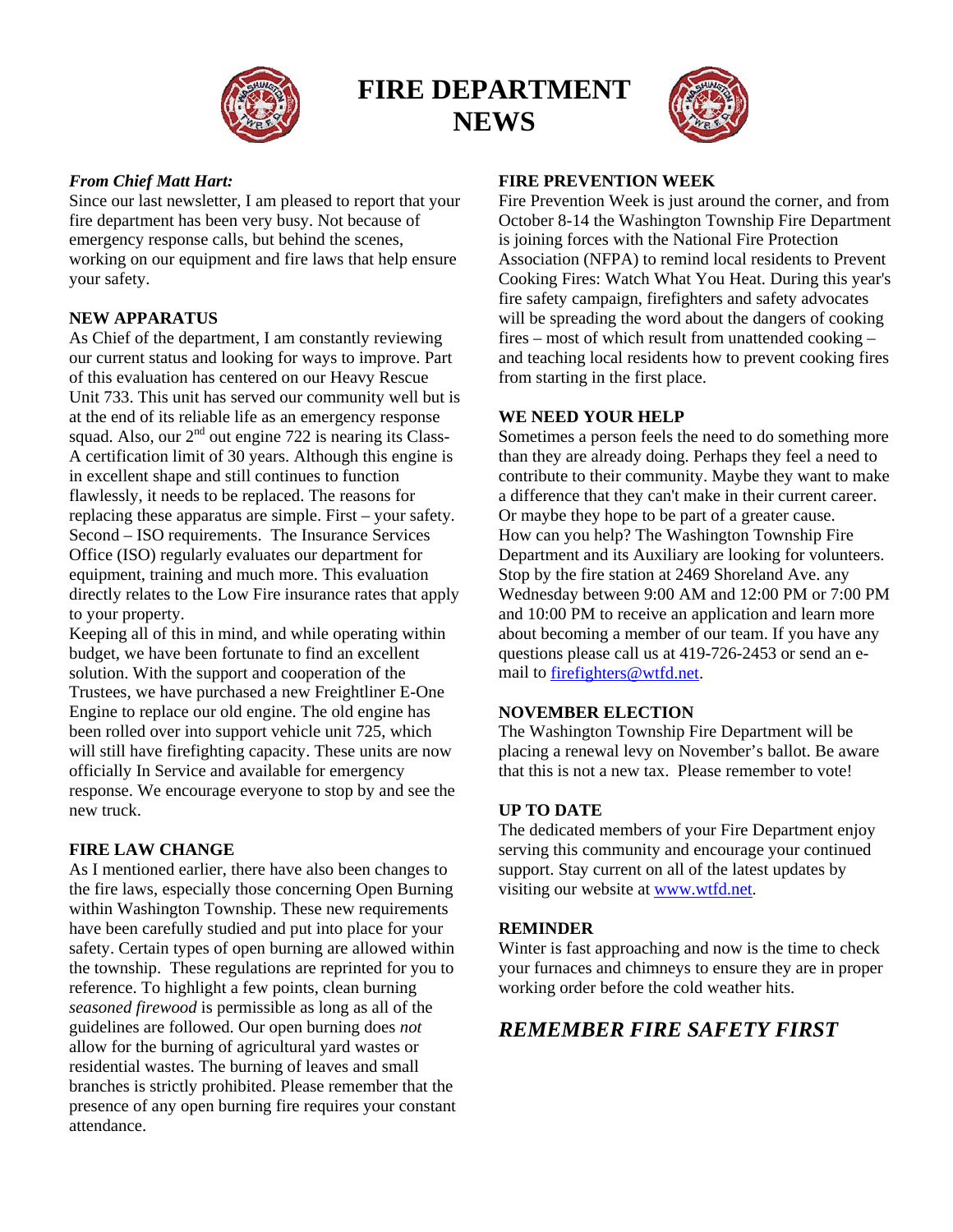## **WASHINGTON TOWNSHIP OPEN BURNING REGULATIONS**

#### **Notice is hereby given that the following amended Open Burning Regulations adopted by the Washington Township Trustees are effective August 03, 2006**

- Bonfires, campfires and outdoor fireplace equipment, whether for cooking food for human consumption, pleasure, religious, ceremonial, warmth, recreational, or similar purposes, if they are fueled with clean seasoned firewood, natural gas or equivalent, or any clean burning fuel with emissions that are equivalent or lower than these; that are not used for waste disposal purposes; and have a total fuel area of less than three (3) feet in diameter and two (2) feet in height are permitted only when the following conditions are met.
	- 1. Fires are conducted in a commercially prepared burning device such as an outdoor fireplace, chimnea, barbecue grill, etc.

OR – fires conducted in an open fire pit, that is surrounded by a 12" non-combustible fire stop of stone, brick or block.

- 2. Fires are to be placed a minimum of ten (10) feet from any structure or decking and a minimum of twenty-five (25) feet from any roadway.
- 3. All fires shall be attended at all times during burning until completely extinguished.
- 4. Adequate firefighting equipment shall be on-site for extinguishing purposes.
- 5. If at any time a fire creates a threat to public health, a nuisance, or a fire hazard; the burning shall be extinguished.
- Open Burning within Washington Township shall be prohibited at all times during the declaration of an Ozone action day by the Toledo Division of Environmental Services.
- The burning of residential or agricultural waste shall be strictly prohibited.
- The Fire Chief of Washington Township shall have the authority to prohibit any and/or all open burning, if the Fire Chief or the designee of the Fire Chief determines that conditions are such that outdoor open burning cannot be accomplished safely, or if the terms and conditions of the ordinance, law, rule or regulation governing outdoor open burning in Washington Township, are being violated.
- Any person or entity, as a condition of conducting open burning, shall be deemed to have assumed all responsibility and obligation to take all necessary precautions to control any fire and prevent any escape, and shall be fully liable for all damage to property and injury to person as a result of any outdoor burning, and is liable for all expenses incurred by Washington Township in the suppression of such fire.
- Any person, firm or corporation who negligently allows a fire to escape or who is unable to control any open burning fire, which results in the Washington Township Fire Department attending to, containing, or extinguishing the fire, shall be charged at the rate of One Hundred Dollars (\$100.00) per hour, for each vehicle dispatched, to attend to, contain, or extinguish the fire.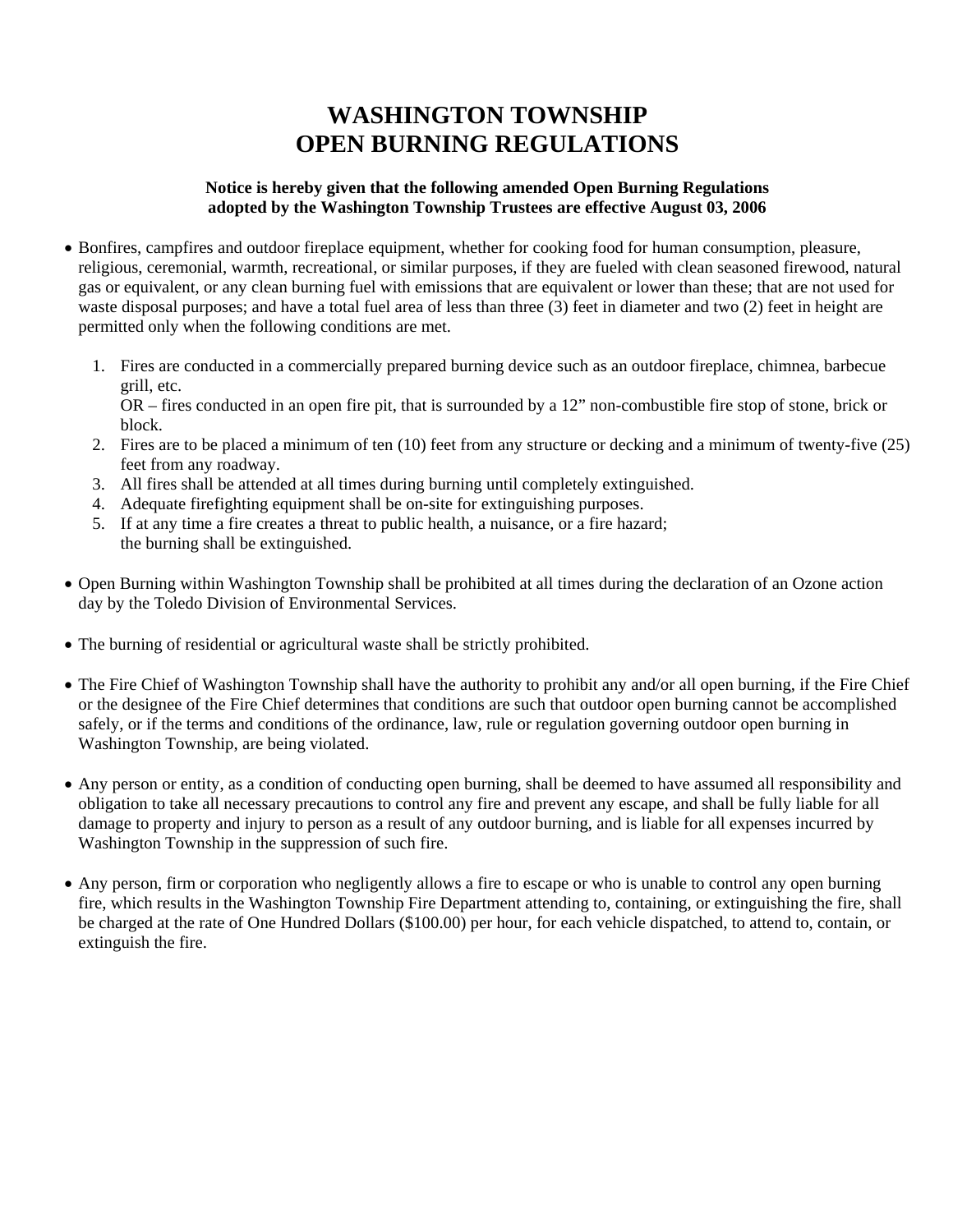

#### **A Friendly Reminder**

You may have noticed new signs stenciled near the sewers in the Township. To comply with a request by the Lucas County Storm Water Coalition, we are adding a reminder that "Drains Are For Rain, Flows Into Waterway" to all Township sewers. Based on what we found during a recent sewer clean-up project, it is a reminder that will be helpful. We have removed grass clippings, dishes, newspapers, silverware, beverage containers, oil, anti-freeze and even concrete from our sewers. Please remember that many of these sewers drain directly into our waterways and they should never be used for trash disposal. They are there to collect rainwater, and as many of you know from the flooding we experienced over the summer, there are serious consequences when the sewers are blocked. Sewage can back up into your home and flood your basement, roads can become impassable, and significant property damage can occur. So *please* refrain from putting anything into our sewers.

#### **More Sewer Issues**

We are working with Lucas County to repair storm sewers on Shoreland Ave. There are a couple of sewers that need to be rebuilt before winter sets in.

#### **Leaf Pick-Up**

It's hard to believe, but leaf pick-up season is rapidly approaching! Please remember to rake your leaves up to the edge of the road and not *into* the road. Putting leaves in the street can cause the sewers to become blocked, and can also be a hazard to residents who park their cars in the street. The heat from a car engine can easily ignite a pile of leaves and result in the loss of a vehicle. Also, please remember that leaves are the only thing we can safely pick up in our leaf vac. Any other items can damage our equipment.

#### **Snow!**

It may still feel too early to think about it, but snow will be flying soon and we will be out salting and plowing the streets. Please avoid parking on the streets whenever snowfall is expected to exceed 2" so that we can clear your roadways as safely and efficiently as possible. We work hard to keep the Township streets clear for you, and appreciate your cooperation.

#### **Slurry-Seal**

This year we are trying a new method of preserving our roadways. We sub-contracted a company called Slurry-Seal to seal our streets and keep new cracks from forming. We are also continuing to crack seal the streets where necessary. These processes will add five to ten years of life to the road surface.

#### **Emerald Ash Borer News**

Roads Superintendent Bryon McIntosh and Trustee Denise Rex attended a workshop on how to identify trees infected with the Emerald Ash Borer. There are several infected trees in the Township, including nine trees in Shoreland Park. If you think you have an infected tree, please call us and we will come inspect it for you.

#### **Give Water a Hand/Clean Your Streams**

The Give Water a Hand / Clean Your Streams program was held on September  $16<sup>th</sup>$ . We would like to thank all the volunteers who came out to help clean up our waterways.

## **ZONING NEWS**

#### **Help Wanted**

We need to fill the Zoning Commission vacancy created when Bill Ducey was appointed Zoning Inspector. Also, we are always looking for residents who are willing to serve as an alternate on either the Zoning Board of Appeals or the Zoning Commission. Five members are required for each board, and it is important that we have individuals who can readily step in if a regular member's absence affects the functioning of the board. These boards do not have regular meetings – they only convene when they have issues at hand. Board members are paid \$35 per meeting and meetings are typically held at 7:00 p.m. The Zoning Board of Appeals generally addresses issues that fall outside the confines of our Zoning Resolution. The Zoning Commission is responsible for drafting the contents of our Zoning Resolution. Please contact us if you are interested in joining either of the boards.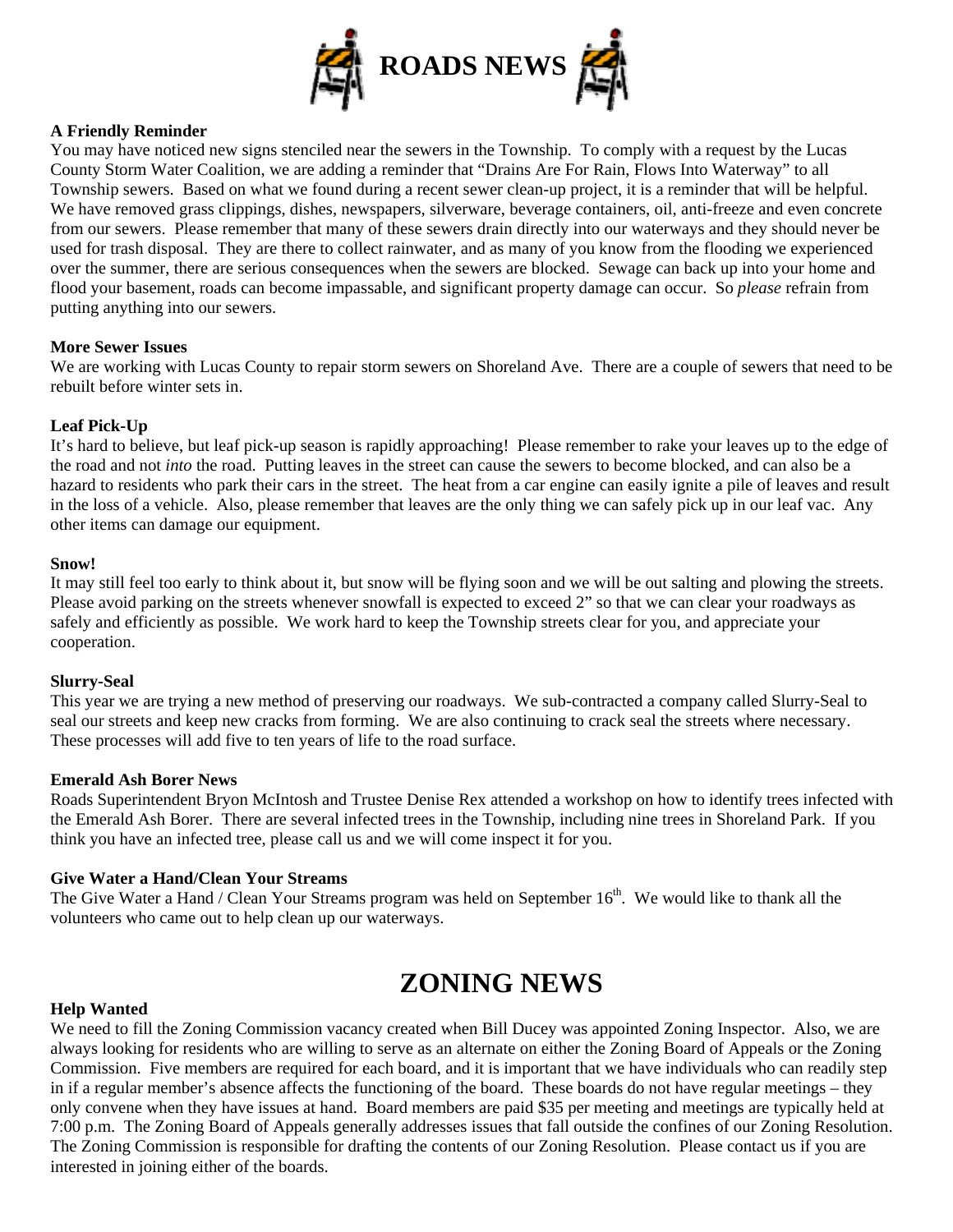



## **BURGLARS, THIEVES, AND THE POLICE**

We have had our hands full over the summer dealing with burglars and petty thieves going through parked motor vehicles. In many cases, this has only resulted in inconvenience and annoyance for the owners of the vehicles. In other cases, however, items were taken. On Thursday, August 24th, just after 4:00 a.m., Officer Jeff Bodeman saw three males bolt from a parked car on Hammond Drive. He pursued them as they ran through Shoreland Park, but lost them when they scattered in different directions. Officer Bodeman returned to the abandoned automobile and discovered a fourth suspect hiding nearby who then took off on foot. Officer Bodeman gave chase again and caught the young man. A huge cache of stolen items ranging from tools to a laptop computer was discovered inside the vehicle, along with several baseball bats. The suspect soon revealed the names of his accomplices and, at press time, several warrants have been issued for their arrests. With the cooperation of the Northwood Police Department, all suspects should be wearing orange jumpsuits soon!

## **HELP US HELP YOU!**

We are asking for everyone to be our eyes and ears. If you see something out of place or are suspicious CALL 9-1-1!! We would rather chase shadows than have to take a burglary or theft report because someone was afraid to call 911. Calling 911 does not mean that you have to talk to the Police; you may choose to remain anonymous. When reporting suspicious activity, please give the operator as much information as possible. It is helpful to include details about the subject's clothing, hair color and skin color. If a vehicle is involved, please also provide information about the color, make and model, as well as the direction of the vehicle if it is moving. License plate numbers are enormously helpful if you can get them. Remember that accurate, detailed, descriptive information can make all the difference when it comes to solving crimes.

## **CRIME ALERT!**

With the holidays coming up fast, we would like to offer several tips on protecting you and your property. First, it is our recommendation that all homeowners install outdoor motion lights. They are fairly inexpensive and simple to install. Set the lights up high so that others cannot tamper with them. Close your garage doors whenever possible, especially at night. Would-be thieves and burglars are always looking for easy access to your home and your belongings – don't make it convenient for them to steal from you. Also, don't advertise the desirable items you have in your home. When you discard boxes from electronics and other high value items, take a couple of extra seconds to tear the box apart so that you can place the cardboard in a garbage bag or otherwise conceal information about the original contents. If you would like other suggestions on how to protect yourself, please feel free to call us at 419.726.0478.

## **KIDS OUT AFTER HOURS**

Parents, please be aware of what your children are doing at night and who they are with. Over the summer, we had an enormous number of complaints concerning kids being out and roaming neighborhoods after 11:00 p.m. In some cases we have been dealing with fights late at night involving youths. Please be advised that the Township does not have a formal curfew, but our policies mirror those of the City of Toledo. If we are aware of juveniles who are out past a reasonable hour, we will determine whether or not they need to be taken home and provide them with transportation if necessary.

## **SCHOOL DAYS**

The school year has started, and that means yellow buses, school zone speed limits and kids walking to and from school. Please remember to be extra careful when driving down residential streets – especially around the schools. When the yellow speed limit signs are flashing, the speed limit in the marked school zone is **20 mph**! Washington Township Police will be proactively enforcing this reduced speed limit. A traffic citation for this offense is very expensive (\$120.00+) and involves a mandatory court appearance! If you decide to drop off your child or pick up your child after school you MUST slow down within the area of the school and be aware of the parking area.

## **PLEASE REMEMBER**

If you need the Police or any other help, **DIAL 9-1-1,** *not* the police station! The number for the police station is for informational purposes only, not to report crime or call for help. The 911 system was designed for this purpose, but if you call the police station it may take several hours before your message is heard. Also please make sure that your house number is visible from the street so that we can find you easily if you ever need our assistance.